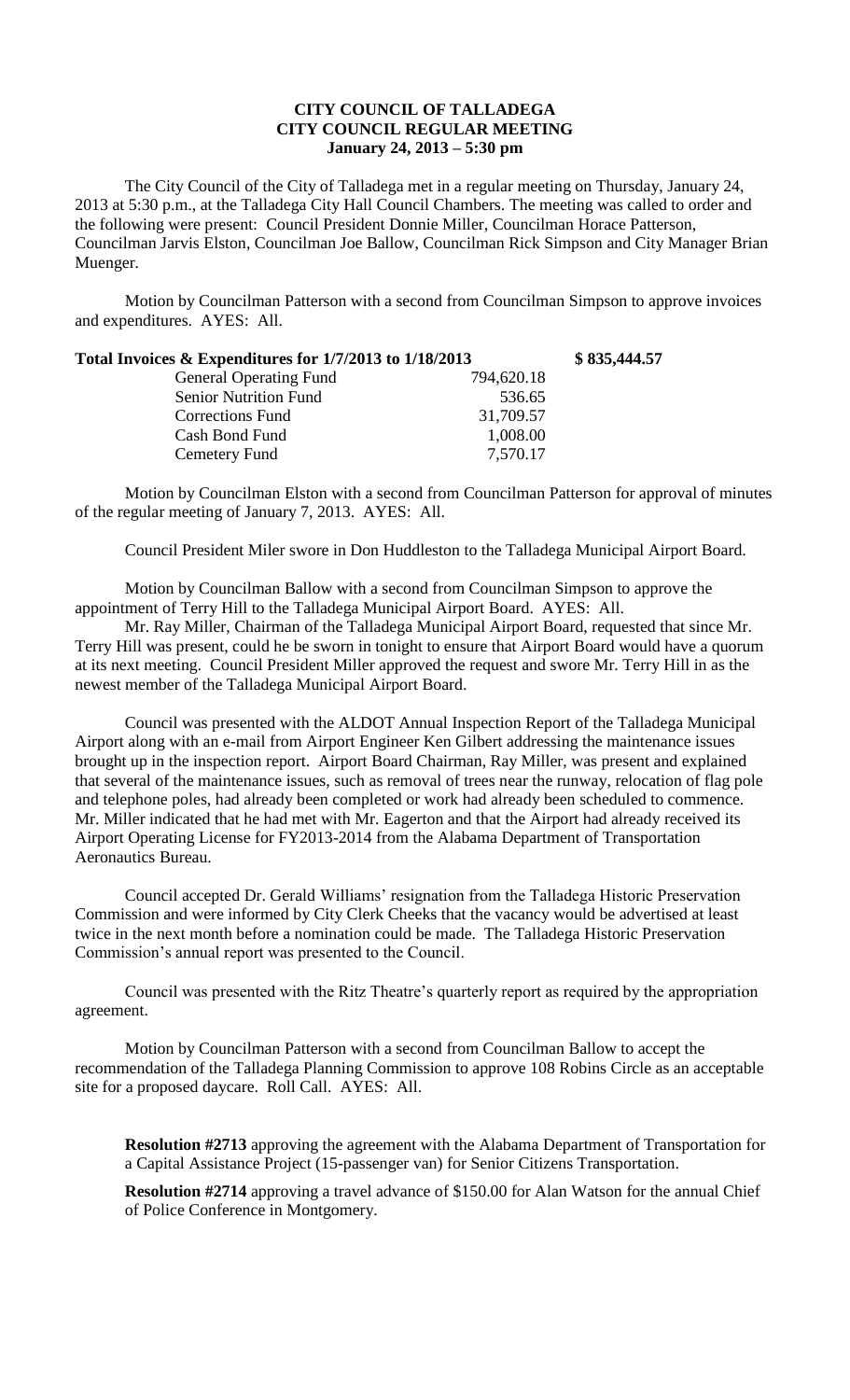**Resolution #2715** approving an agreement with RMC Center for Occupational Health & Wellness for the City's drug testing services at \$50.00 per visit, \$36.75 per drug screen and \$26.26 per BAT and revising the City Drug & Alcohol Testing Policy to reflect the change of service provider.

Council President Miller requested that Resolution #2715 be tabled until the next meeting.

**Resolution #2716** approving a contract with Terry Hogge Electric to replace four light poles at the Ben E. Bruner Sports Complex for a total cost of \$35,596.00.

**Resolution #2717** approving a contract with Neel-Schaffer for bridge inspections over the next three years at a rate of \$7,500 for 2013, \$5,800 for 2014 and \$7,500 for 2015.

**Resolution #2718** approving the surplus of six vehicles from the Police Department.

**Resolution #2719** approving a purchase agreement with Hometown Ford Dodge of Opelika for five 2013 Dodge Chargers for a cost of \$130,460.

**Resolution #2720** approving a purchase agreement with Stivers Ford Lincoln of Montgomery for a 2013 Ford Fusion for a cost of \$19,294.

**Resolution #2721** approving the surplus of two tractors in the Community Appearance Dept.

**Resolution #2722** approving the purchase of two John Deere tractors (5075M and 5085M) from State Bid Contract for a total cost of \$82,741.78.

**Resolution #2723** adopting a procurement policy for CDBG projects.

**Resolution #2724** approving an agreement with Municipal Workers Compensation Fund, Inc. for Workers Compensation Insurance for the City for a total cost of \$218,845.

**Resolution #2725** approving a contract with Online Utility Exchange to perform preemployment background checks for the City at a cost of \$17.00 each and to change the City's job application "Authorization for Background Check" form to reflect this screening method.

Motion by Councilman Patterson with a second from Councilman Simpson approving Resolutions #2713-2714 and #2716-2725. Roll Call. AYES: All.

Motion by Councilman Elston with a second by Councilman Simpson to approve invoices and expenditures for the Water Department. AYES: All.

| Water Department Expenditures for 1/10/2013 to 1/17/2013 |            | \$368,589.32 |
|----------------------------------------------------------|------------|--------------|
| <b>O</b> perations Fund                                  | 309,370.32 |              |
| <b>Bond Fund</b>                                         | 59,219.00  |              |

**Resolution #2726** approving an agreement with Municipal Workers Compensation Fund, Inc. for Workers Compensation Insurance for the Water Department for a total cost of \$39,146.

**Resolution #2727** approving a contract with Online Utility Exchange to perform screening of applicants for Water Department services at a cost of \$2,600 for initial software setup and \$2.85 for each screening.

**Resolution #2728** approving the surplus of two vehicles of the Water Department.

**Resolution #2729** approving the purchase agreement for one 2013 Ford F150 4x4 from Stivers Ford Lincoln of Montgomery for a total cost of \$21,775.

**Resolution #2730** approving the purchase agreement for one 2013 Ford F350 from Ben Atkinson Motors of Tallassee for a total cost of \$42,823.

Motion by Councilman Simpson with a second from Councilman Ballow approving Resolutions #2726 through #2730. Roll Call. AYES: All.

Council President Miller asked that the Council Members complete the City Manager evaluation forms and return them to City Clerk Cheeks by January 31, 2013 so that they could be compiled and presented at the next meeting.